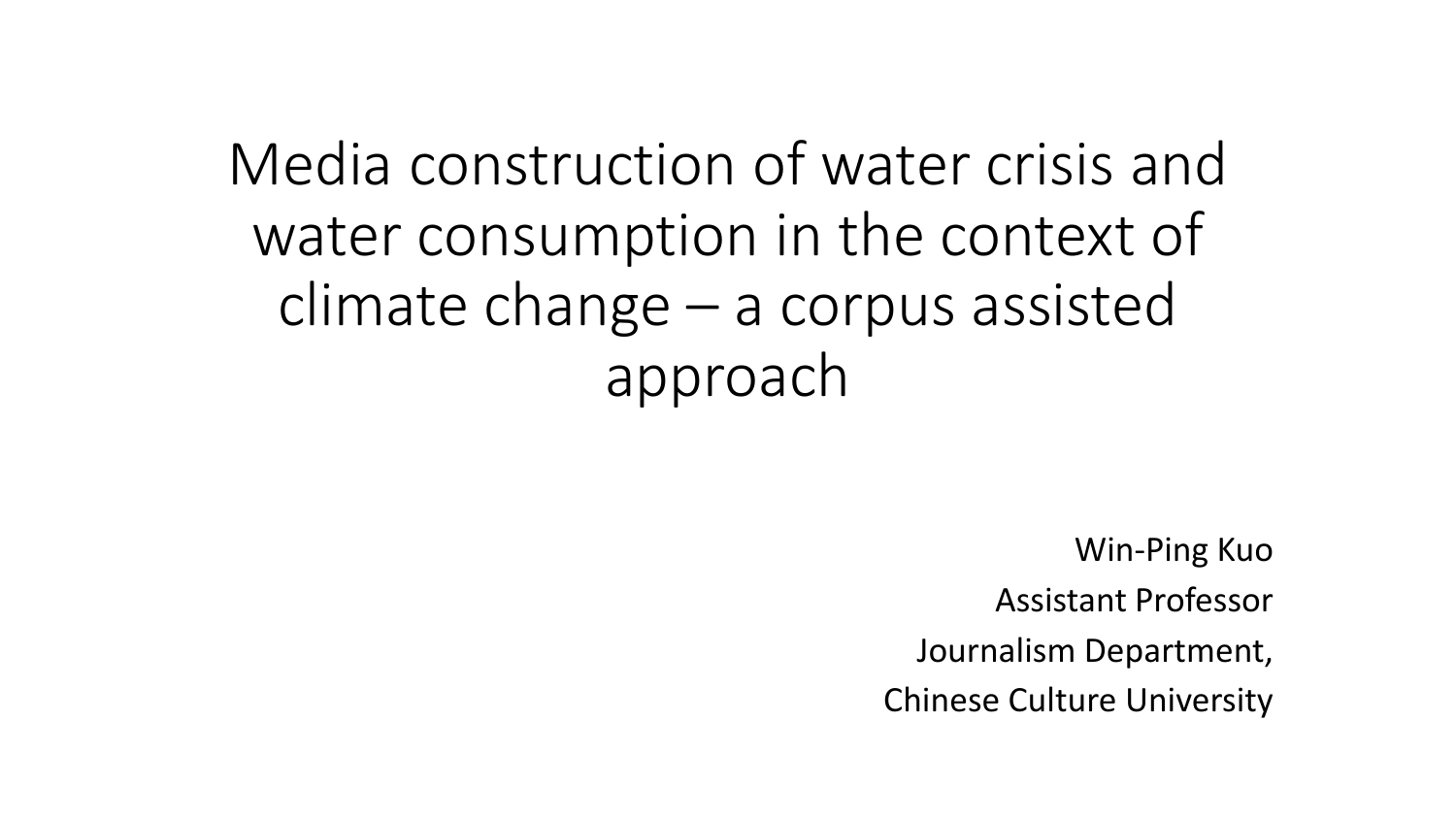### Water problem in Taiwan

- The annual rainfall of Taiwan ranks No.2 in the world, but most of the rainfall rushed directly to the sea and hard to keep.
- Taiwanese use an average of 271 liters of water per day, much higher than the 250-liter average in Europe and the U.S.
- Climate Change has influenced the rainfall pattern.
- Water price is so cheap and Taiwanese pay less attention on water problems
- Raising water price is a political issues. No politician has had the courage to tackle the issues head on.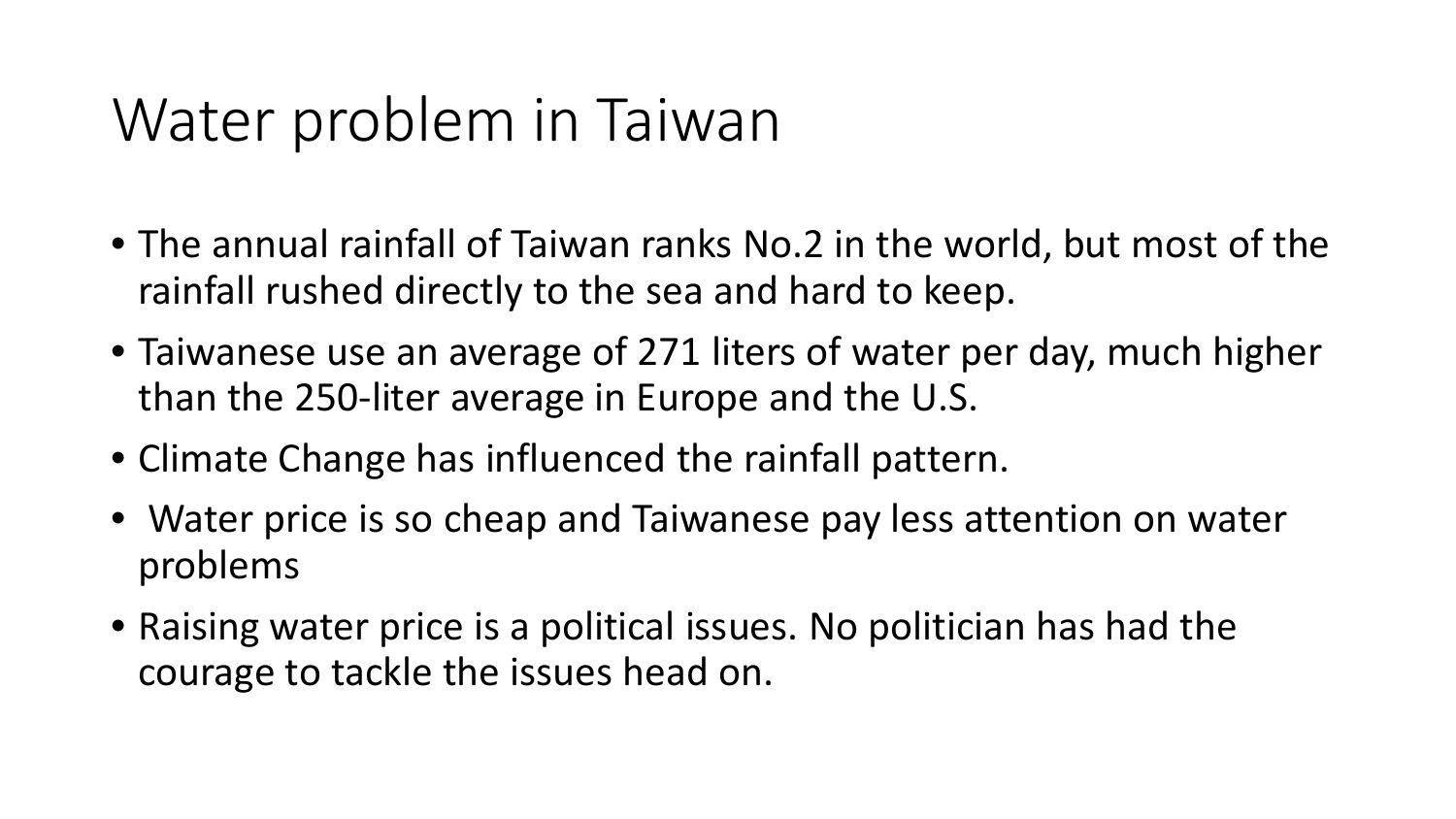# The price of water (US dollars)

| <b>Country</b>        | <b>Per Capita GDP</b> | <b>Water bill (annual)</b> | <b>Water Fee/ per Capita</b><br><b>GDP (%)</b> |
|-----------------------|-----------------------|----------------------------|------------------------------------------------|
| <b>United Kingdom</b> | 35,900                | 447.21                     | 1.25%                                          |
| Japan                 | 34,300                | 328.13                     | 0.96%                                          |
| Australia             | 40,800                | 375.94                     | 0.86%                                          |
| Spain                 | 30,600                | 220.48                     | 0.72%                                          |
| Norway                | 53,300                | 308.4                      | 0.58%                                          |
| America               | 48,100                | 214.75                     | 0.45%                                          |
| Singapore             | 59,900                | 234.61                     | 0.39%                                          |
| South Korea           | 31,700                | 61.16                      | 0.32%                                          |
| <b>Taiwan</b>         | 37,900                | 61.16                      | 0.16%                                          |

Source: International Water Association, 2012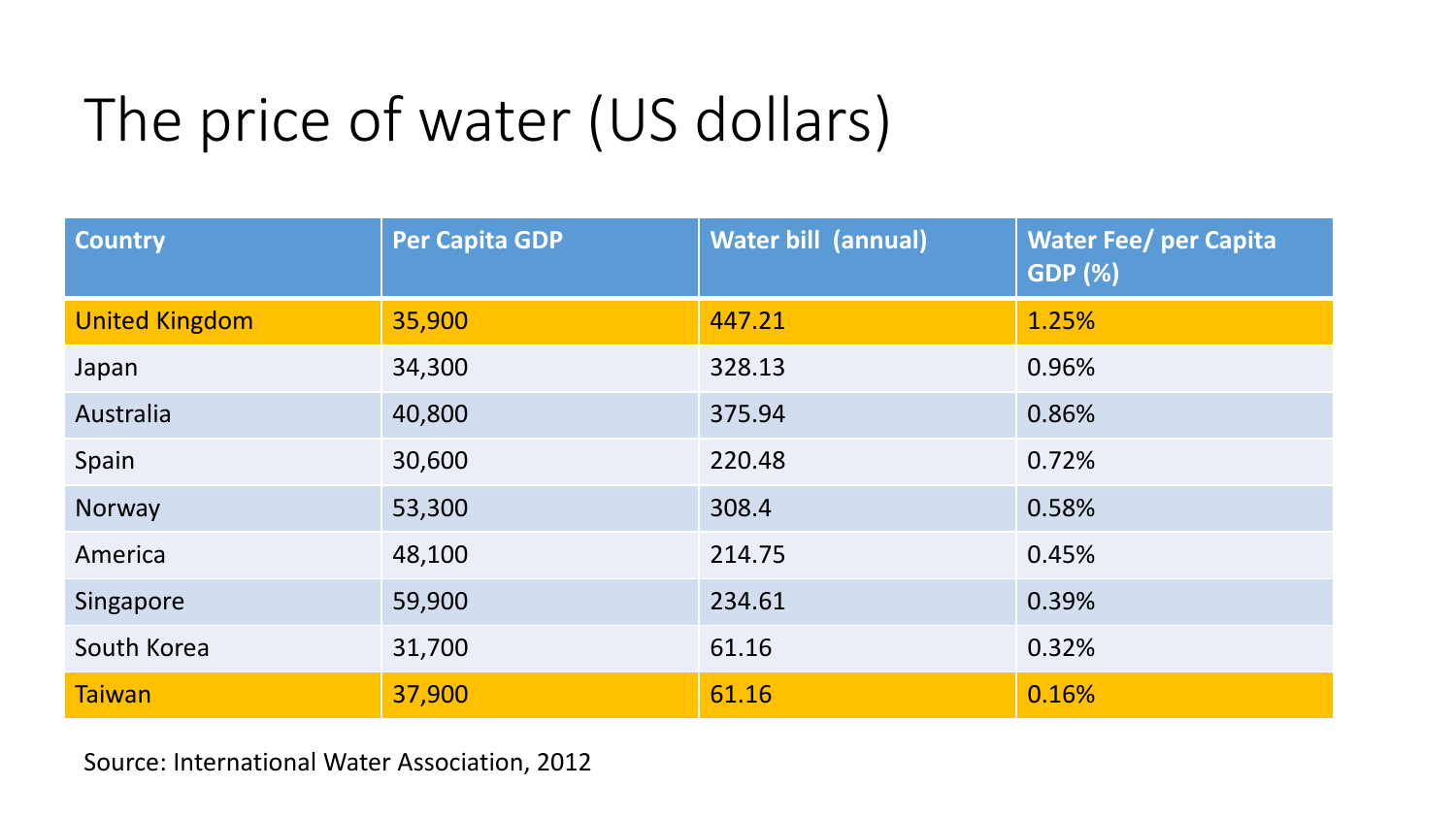### Main Research questions

- How do media represent everyday water consumption and water problem of Taiwan?
- What different between media discourse and the public's discourse of water?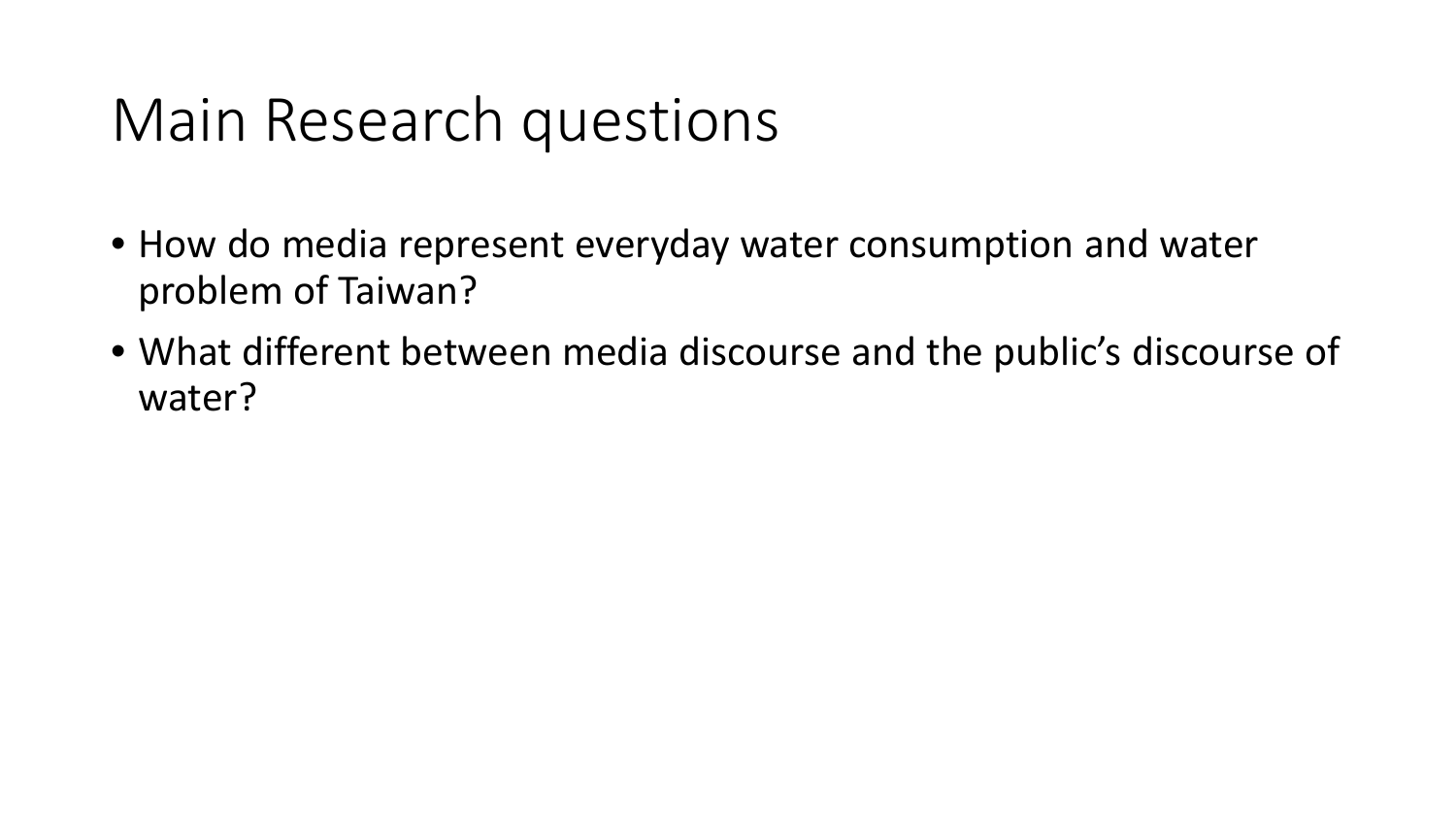## Theoretical Concepts:

Vocabulary, discourse and practice

- Vocabulary is the basic unit of discourse and text
- Discourse is kind of practice
- Vocabulary selection reflect the motivations of the practitioners
- Water problem is socially and culturally constructed and media representation of water is part of this constructing process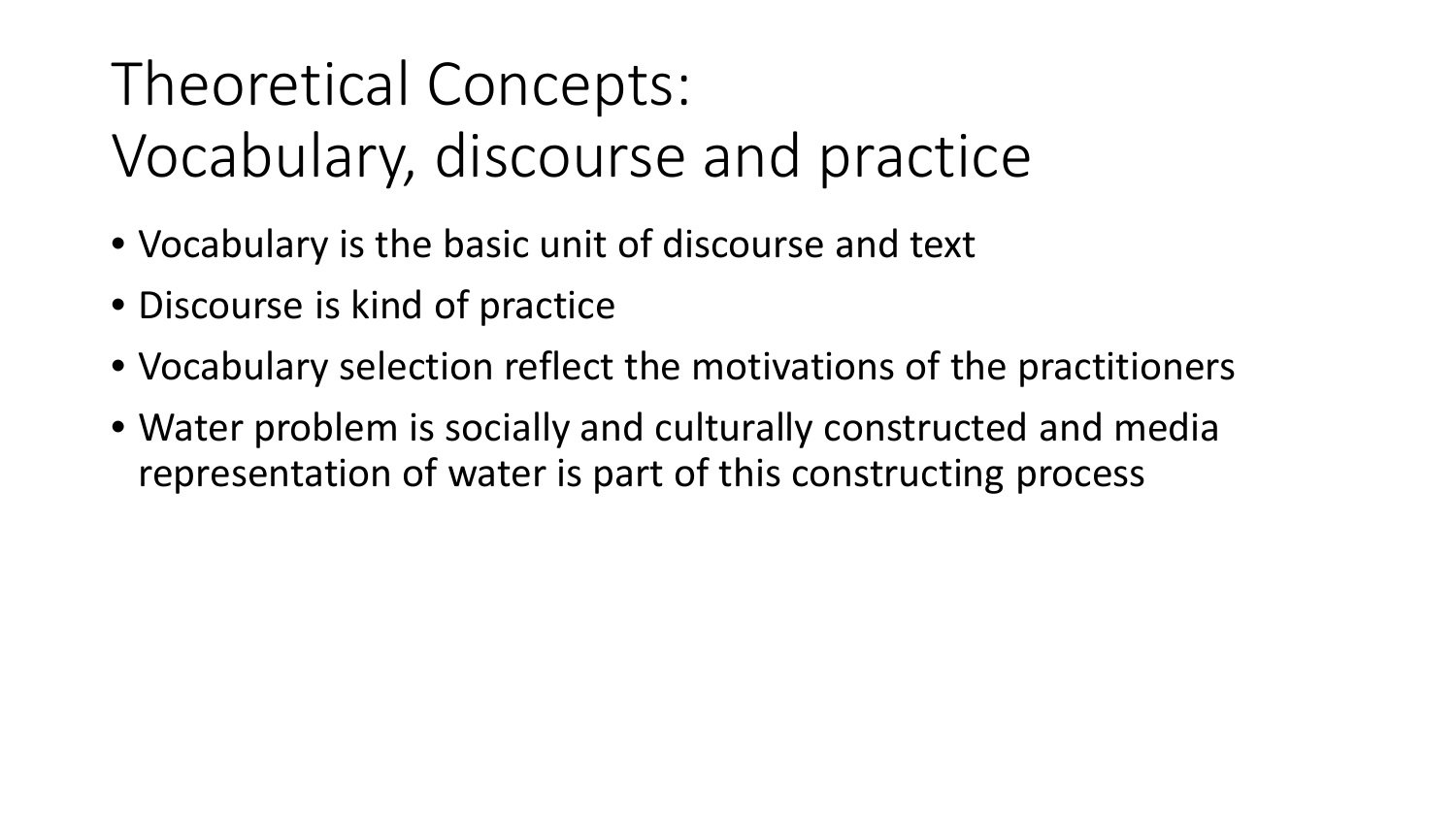## Analysis techniques (corpus method)

- Concordance & Collocation
- Key words comparison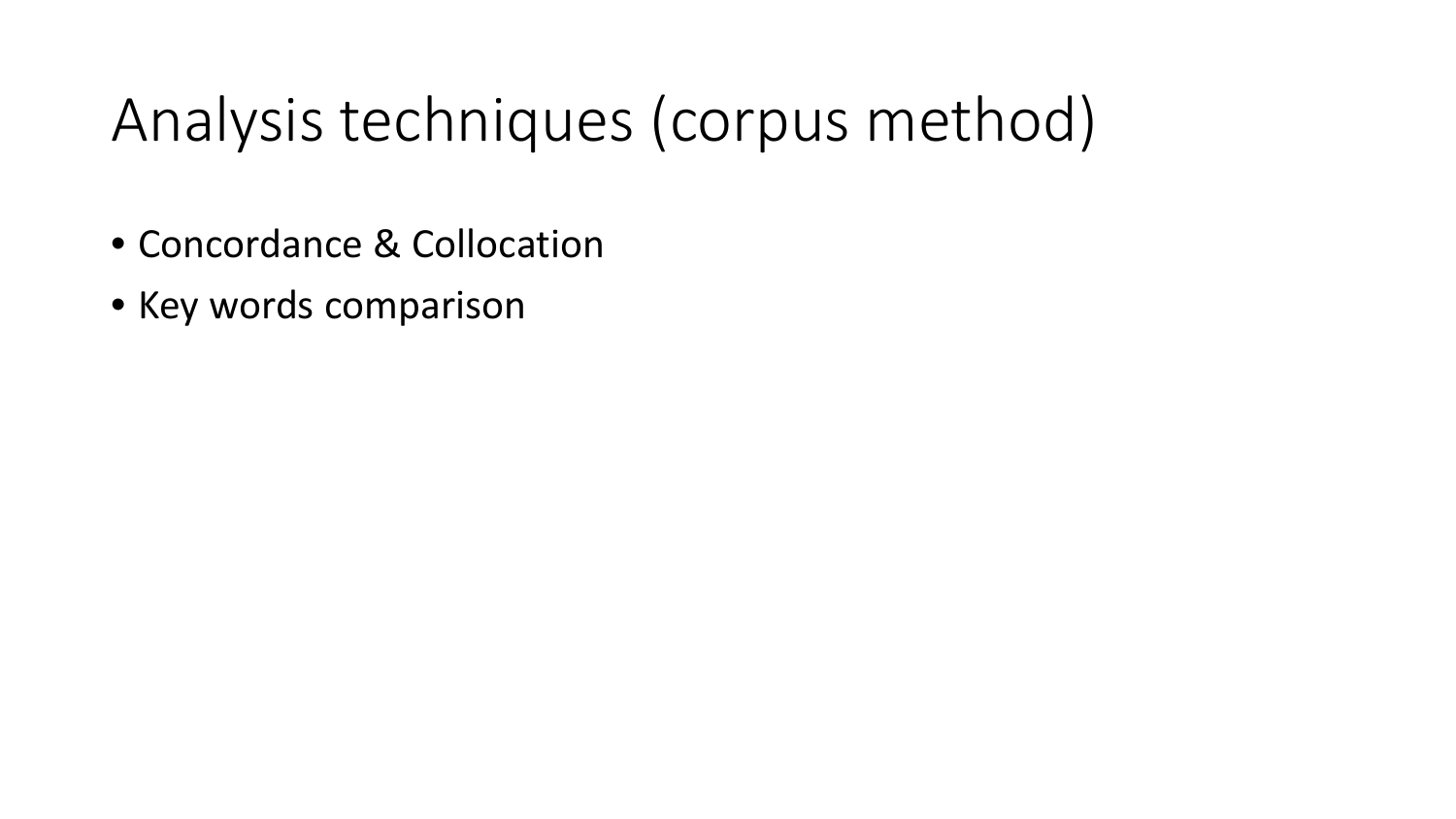## Media Corpus

- 2008-2013 Taipei Times (English Newspaper, Taiwan)
- 2008-2013 South China Morning Post (English Newspaper, Hong Kong)
- 2007-2013 United Daily, Liberty Times, Apple Daily (Chinese Newspapers, Taiwan)
- Searching words for English newspaper is 'water resource/s'
- Searching word for Chinese newspapers is '水資源(water resource)',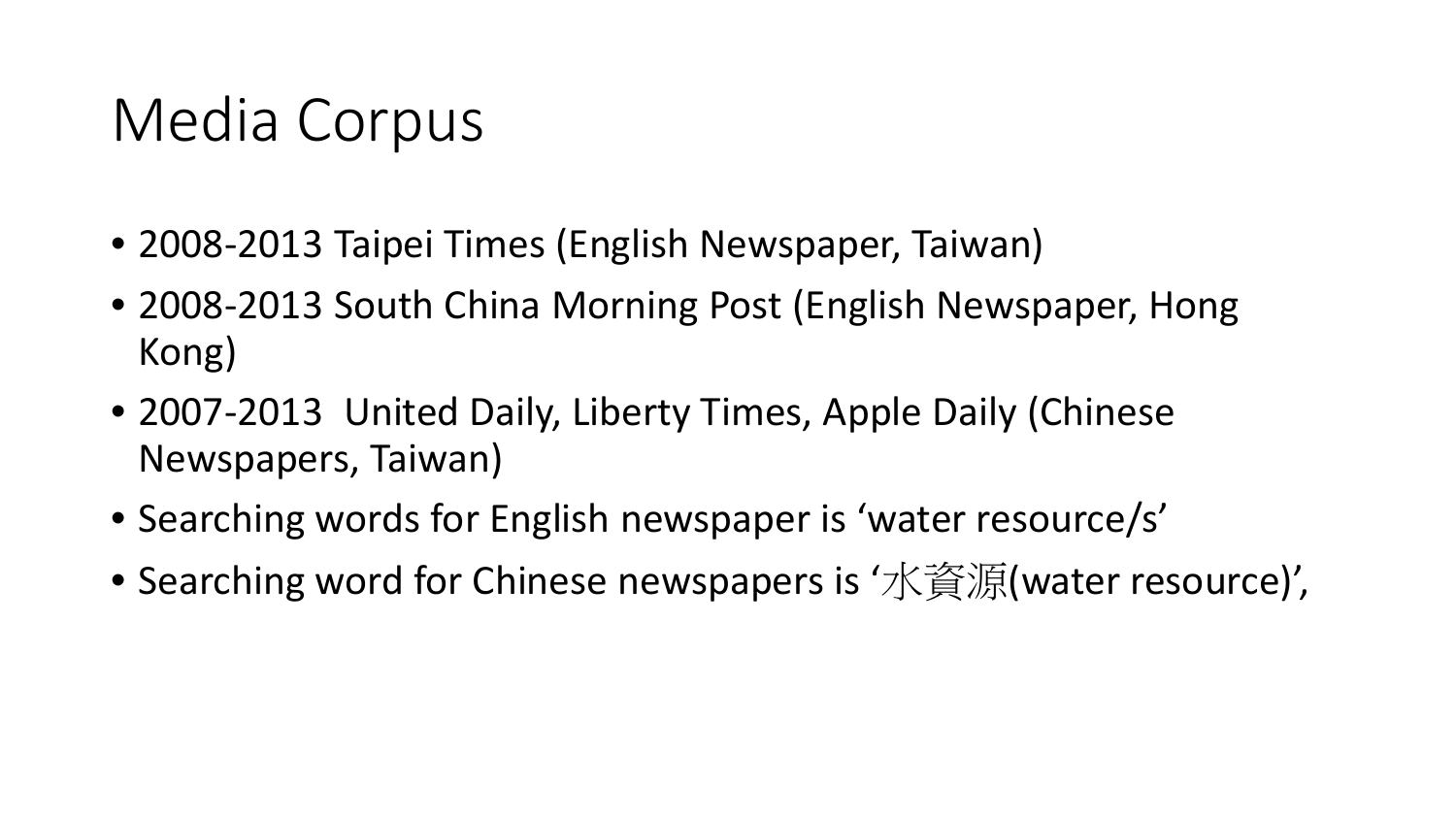## Corpus of water resource/s

| <b>Year</b> | <b>Articles</b> | <b>Words</b> |
|-------------|-----------------|--------------|
| 2013        | 833             | 583,711      |
| 2012        | 566             | 333,015      |
| 2011        | 548             | 333,354      |
| 2010        | 422             | 260,660      |
| 2009        | 473             | 297,263      |
| 2008        | 361             | 221637       |
| 2007        | 5               |              |

- 1. Total articles from 2013-2008 are 3,203.
- 2. Total words from 2013-2008 are 2,097,484.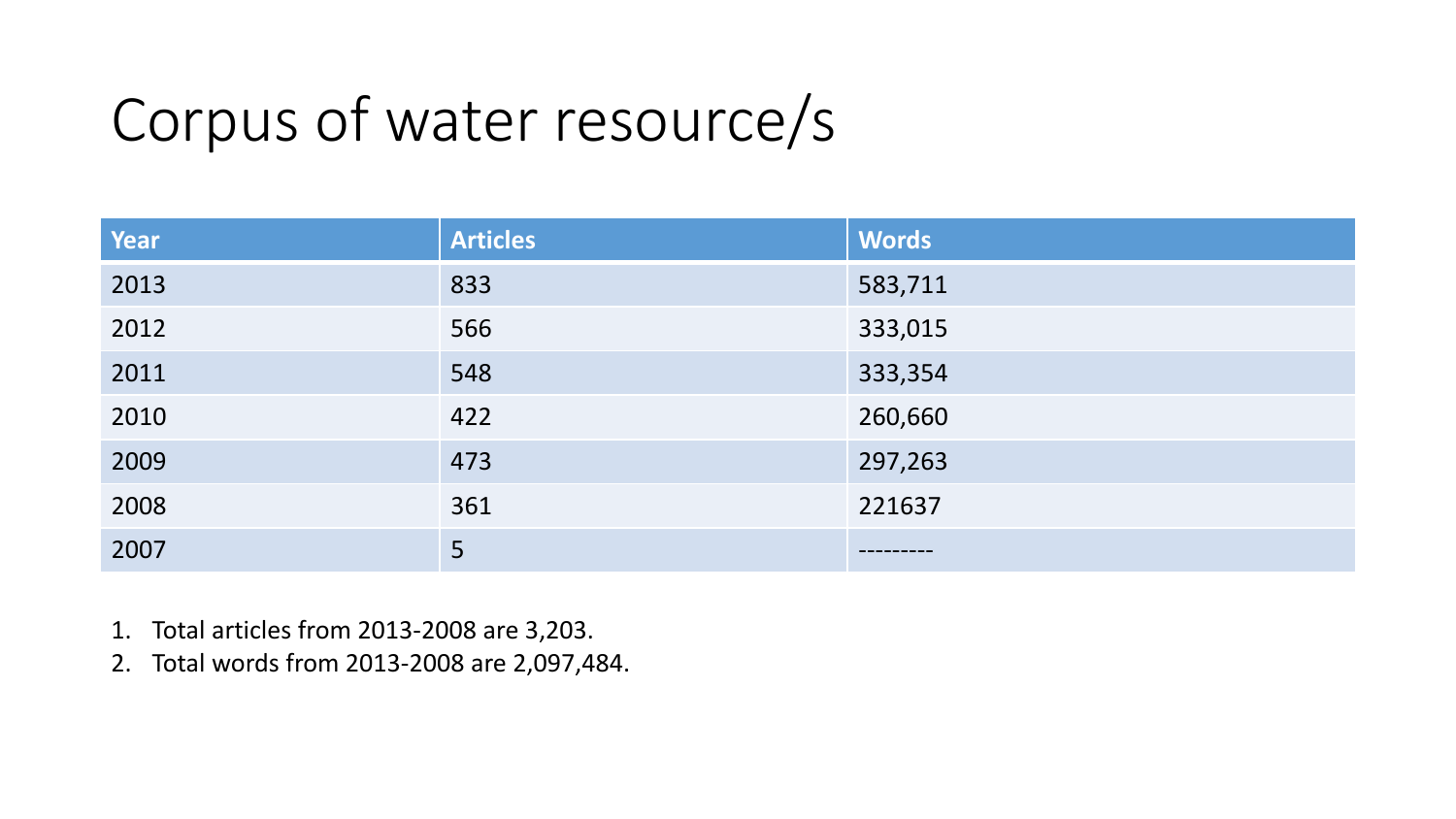## Preliminary findings

- Before 2007, English newspaper in Taiwan do not have reports on 'water consumption', 'water crisis', or 'water risk'
- For the Chinese newspapers, before 2007 there are not many reports on 'water resource'.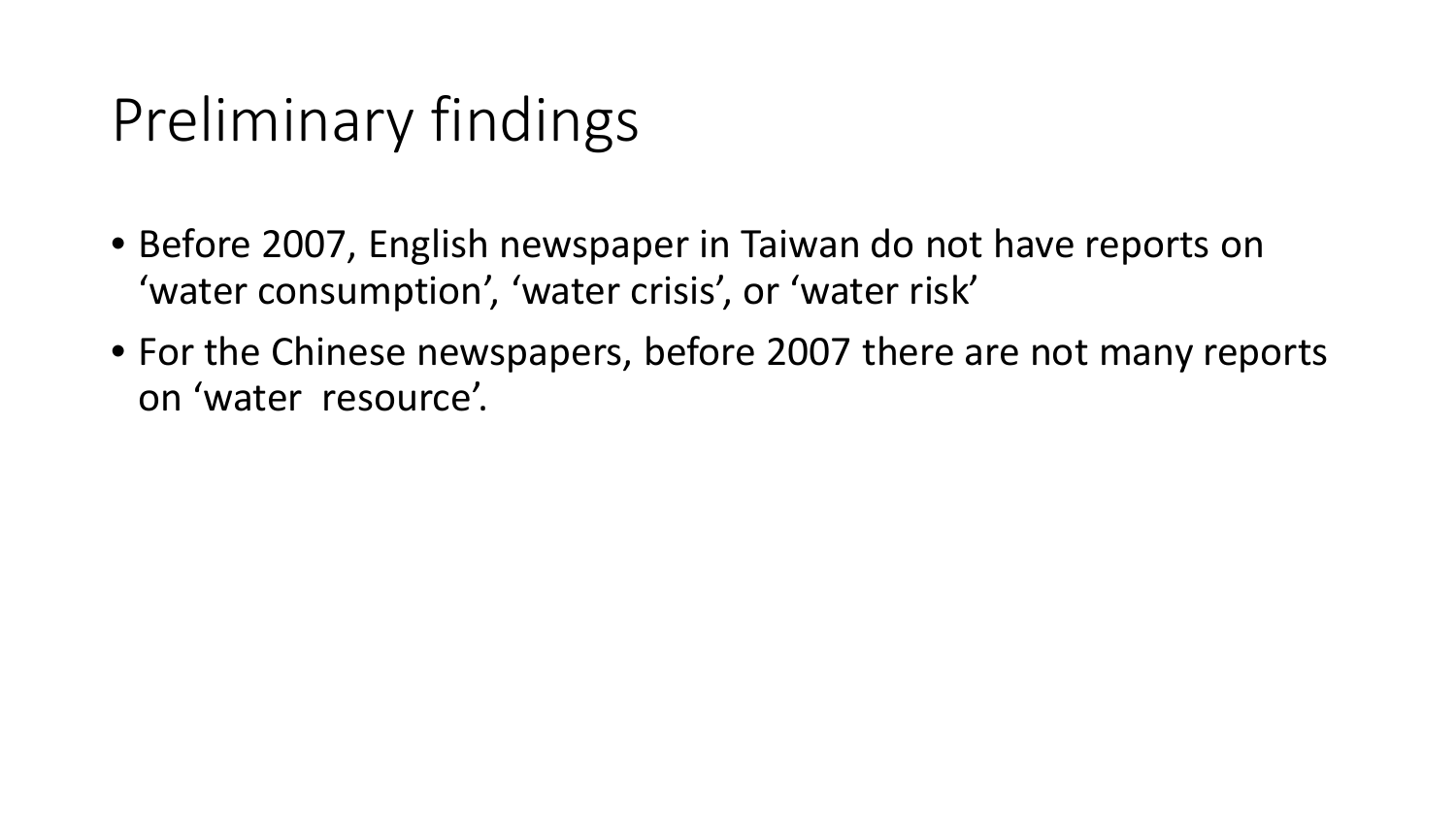### Concordance of water

| <b>Concord</b> |                                                                                                                                                      |  |             |  |  |                                                                                                              |     |                        |  |                                   |         |                                   |      | $\mathbf{x}$<br>o e |
|----------------|------------------------------------------------------------------------------------------------------------------------------------------------------|--|-------------|--|--|--------------------------------------------------------------------------------------------------------------|-----|------------------------|--|-----------------------------------|---------|-----------------------------------|------|---------------------|
|                | File Edit View Compute Settings Windows Help                                                                                                         |  |             |  |  |                                                                                                              |     |                        |  |                                   |         |                                   |      |                     |
| Ν              |                                                                                                                                                      |  | Concordance |  |  |                                                                                                              | Set | Word #                 |  | Sen Sen Para Para Hea Hea Sec Sec |         | File                              | Date | %                   |
|                | yesterday free of charge. The supplies include 200,000 water purification tablets, 5,040 large buckets for treating                                  |  |             |  |  |                                                                                                              |     | 114.355 4.8 179 0 399  |  |                                   |         | 0 39 2009 water .txt 2014/十一月/0   |      | 39%                 |
| $\overline{2}$ |                                                                                                                                                      |  |             |  |  | on Friday night. Canberra's donation of 200,000 water purification tablets, 5,000 buckets for treating water |     | $117,6474,9$ 129 0 409 |  |                                   |         | 0 40 2009 water .txt 2014/十一月/0   |      | 40%                 |
|                | release. So far, Australia has pledged to provide 200,000 water purification tablets, Singapore has flown in food and                                |  |             |  |  |                                                                                                              |     | 122,302 5,1 189 0 419  |  |                                   |         | 0 419 2009 water .txt 2014/十一月/0  |      | 41%                 |
|                | ) to the Taiwan Red Cross Society as well as 200,000 water purification tablets to help with relief efforts. Local                                   |  |             |  |  |                                                                                                              |     | 113.178 4.7 769 0 389  |  |                                   |         | 0 389 2009water .txt 2014/十一月/0   |      | 38%                 |
| 5 <sub>1</sub> |                                                                                                                                                      |  |             |  |  | businesses that consume more than 1,000 water units per month iX by the middle of next month at              |     | 172,869 7,1 609 0 679  |  |                                   |         | 0 67 2010 water .txt 2014/十一月/0   |      | 67%                 |
|                | from the central government for installing a NT\$45,000 water heater running on solar power, the bureau said.                                        |  |             |  |  |                                                                                                              |     | 237,402 9,9 809 0 929  |  |                                   |         | 0 92 2010 water .txt 2014/十一月/0   |      | 92%                 |
|                | Chao-cheng ( <sup>8</sup> <sub>»</sub> F[') said that of Yunlin County <sub>i</sub> ls 110,000 water wells, 98 percent had been dug illegally. Up to |  |             |  |  |                                                                                                              |     | 202,976 8,4 679 0 789  |  |                                   |         | 0 789 2010 water .txt 2014/十一月/0  |      | 78%                 |
| 8              | tonnes of water each year, with the use of 250,000 water-efficient washing machines and toilet units, i he said                                      |  |             |  |  |                                                                                                              |     | 179,837 7,4 799 0 699  |  |                                   |         | 0 69 2010 water .txt 2014/十一月/0   |      | 69%                 |
|                | These criteria include frequently having more than 20,000 water birds and the maintenance of biodiversity, the                                       |  |             |  |  |                                                                                                              |     | 41,045 1,6 539 0 139   |  |                                   |         | 0 139 2012 water .txt 2014/十一月/0  |      | 12%                 |
| 10             | out of the Edwards-Trinity Plateau Aquifer, an 88,060km2 water-bearing formation. §They are sucking all of the water                                 |  |             |  |  |                                                                                                              |     | 239,919 10, 969 0 769  |  |                                   |         | 0 769 2013 water .txt 2014/十一月/0  |      | 42%                 |
| 11             | reserved his anger for the contractors who drilled 104 water wells on his leased land to supply the oil                                              |  |             |  |  |                                                                                                              |     | 239,887 10, 649 0 769  |  |                                   |         | 0 76 9 2013 water .txt 2014/十一月/0 |      | 42%                 |
| 12             | Acer sold 208 PCs, while Taiwan Sakura distributed 13 water heaters in China. Those figures were infinitesimal                                       |  |             |  |  |                                                                                                              |     | 157,0396,688905339     |  |                                   |         | 0 53 2009 water .txt 2014/十一月/0   |      | 53%                 |
| 13             | were implemented in Hsinchu County on March 18. Water supplies to these areas will be reduced from 11pm                                              |  |             |  |  |                                                                                                              |     | 277,507 11, 6% 0 889   |  |                                   |         | 0 88 2011 water .txt 2014/十一月/0   |      | 83%                 |
|                | 14 had dispatched 170 soldiers to affected areas and that 19 water pumps from the Navy were in place, with 36 more                                   |  |             |  |  |                                                                                                              |     | 82,702 3,3 549 0 329   |  |                                   |         | 0 32 2010 water .txt 2014/十一月/0   |      | 32%                 |
| 15             | government became aware of the violation in 2008, water and electricity supplies to the pub were stopped.                                            |  |             |  |  |                                                                                                              |     | 189.192 7.6 809 0 609  |  |                                   |         | 0 60 2011 water .txt 2014/十一月/0   |      | 57%                 |
| 16             | 48,000 military personnel, 404 power generators, 201 water pumps and more than 4,000 military vehicles,                                              |  |             |  |  |                                                                                                              |     | 199,677 7,7 479 0 649  |  |                                   |         | 0 64 2012 water .txt 2014/十一月/0   |      | 60%                 |
| 17             | to provide rescue and relief assistance, along with 201 water pumps, 404 electricity generators, 38 helicopters                                      |  |             |  |  |                                                                                                              |     | 196,138 7,5 699 0 629  |  |                                   |         | 0 62 2012 water .txt 2014/十一月/0   |      | 59%                 |
| 18             | 150m by 50m, the SCDF said. The SCDF said 21 water jets were being used to prevent nearby storage                                                    |  |             |  |  |                                                                                                              |     | 86,549 3,3 299 0 279   |  |                                   |         | 0 279 2011 water .txt 2014/十一月/0  |      | 26%                 |
| 19             | higher than for the same period last year, when 216 water-related accidents were reported. DOCUMENT ID:                                              |  |             |  |  |                                                                                                              |     | 123,064 5,1 849 0 569  |  |                                   |         | 0 56 2008 water .txt 2014/十一月/0   |      | 55%                 |
|                | <sup>20</sup> Activity (MDA)) based on the council's lab tests of the 23 water facilities as well as various brands of bottled water                 |  |             |  |  |                                                                                                              |     | 205,813 8,6 769 0 939  |  |                                   | 0   939 | 2008water .txt 2014/十一月/0         |      | 93%                 |
| 21             | Agency statistics showed that, as of yesterday, 262 water-related accidents had been reported nationwide this                                        |  |             |  |  |                                                                                                              |     | 123,029 5,1 599 0 569  |  |                                   |         | 0 56 2008 water .txt 2014/十一月/0   |      | 55%                 |
| -22            | the Tamsui River ("H¤ô*e) starting at 7pm at the No. 3 Water Gate and a parade in Penghu, the first time the                                         |  |             |  |  |                                                                                                              |     | 72,204 2,9 139 0 289   |  |                                   |         | 0 28 2010 water .txt 2014/十一月/0   |      | 28%                 |
| 23             | pre-sale estimates, and Lien Chien-hsing; $s \ll 0$ <sup>3</sup> Water; Sequel ( $2b \ll 0$ ) and $\ln b$ iust barely exceeded its lowest            |  |             |  |  |                                                                                                              |     | 17,903 753 709 0 6%    |  |                                   |         | 0 6% 2009water .txt 2014/十一月/0    |      | 6%                  |
| 24             | estimate, his well could produce enough to fill 20 or 30 water trucks each day. At US\$60 a truck, that was                                          |  |             |  |  |                                                                                                              |     | 240, 132 10, 839 0 769 |  |                                   |         | 0 76 2013 water .txt 2014/十一月/0   |      | 42%                 |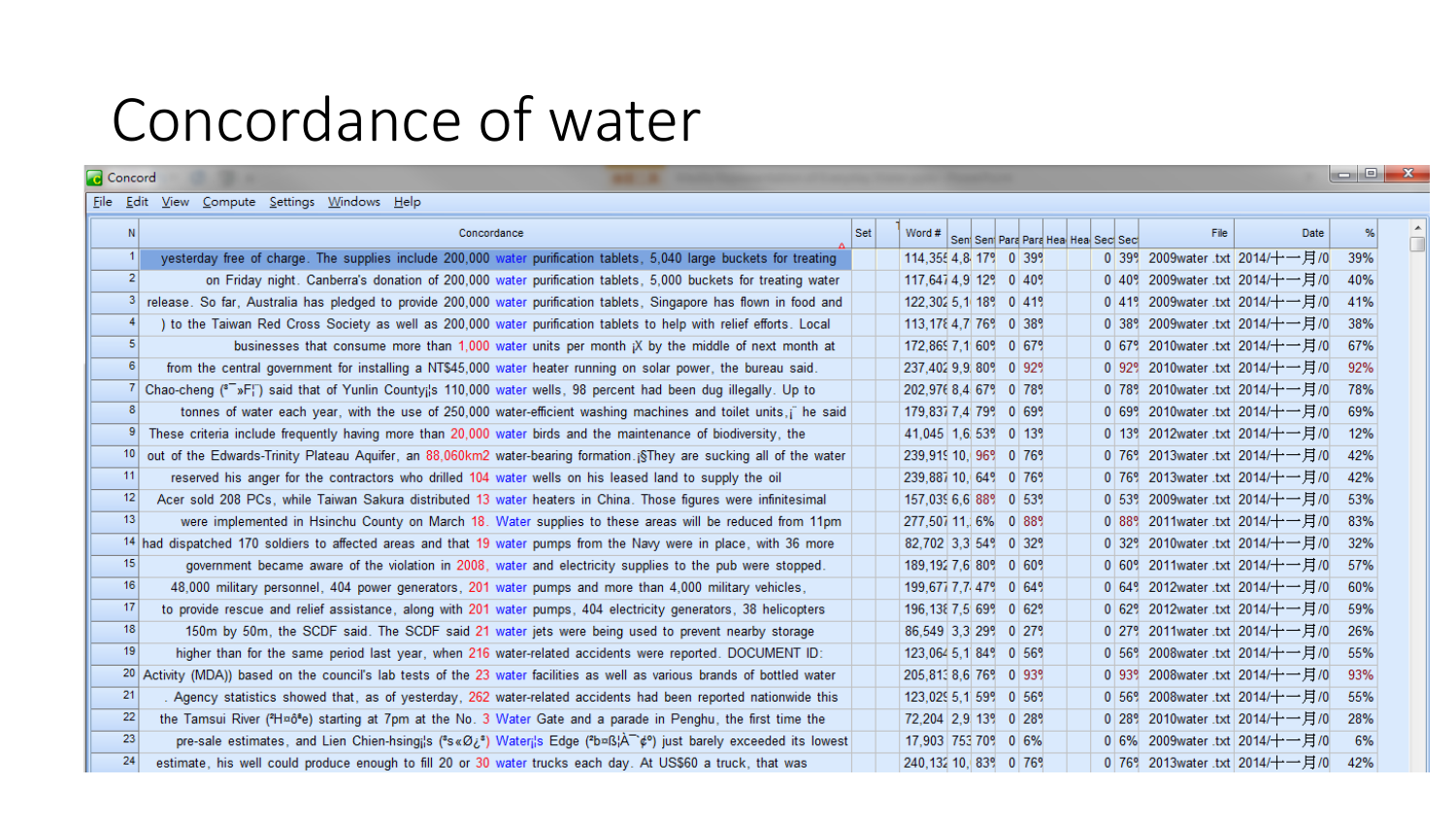### Collocation of water

| N              | <b>Word</b>  | <b>With</b> | <b>Total</b> | <b>Total left</b> | <b>Total right</b> |
|----------------|--------------|-------------|--------------|-------------------|--------------------|
| $\mathbf{1}$   | Quality      | Water       | 299          | 57                | 242                |
| $\overline{2}$ | supply       | water       | 249          | 59                | 109                |
| 3              | drinking     | water       | 219          | 204               | 15                 |
| $\overline{4}$ | Conservation | water       | 192          | 17                | 175                |
| 5              | <b>Use</b>   | water       | 159          | 90                | 69                 |
| 6              | River        | water       | 155          | 55                | 100                |
| $\overline{7}$ | Electricity  | water       | 140          | 51                | 89                 |
| 8              | Pollution    | Water       | 119          | 18                | 101                |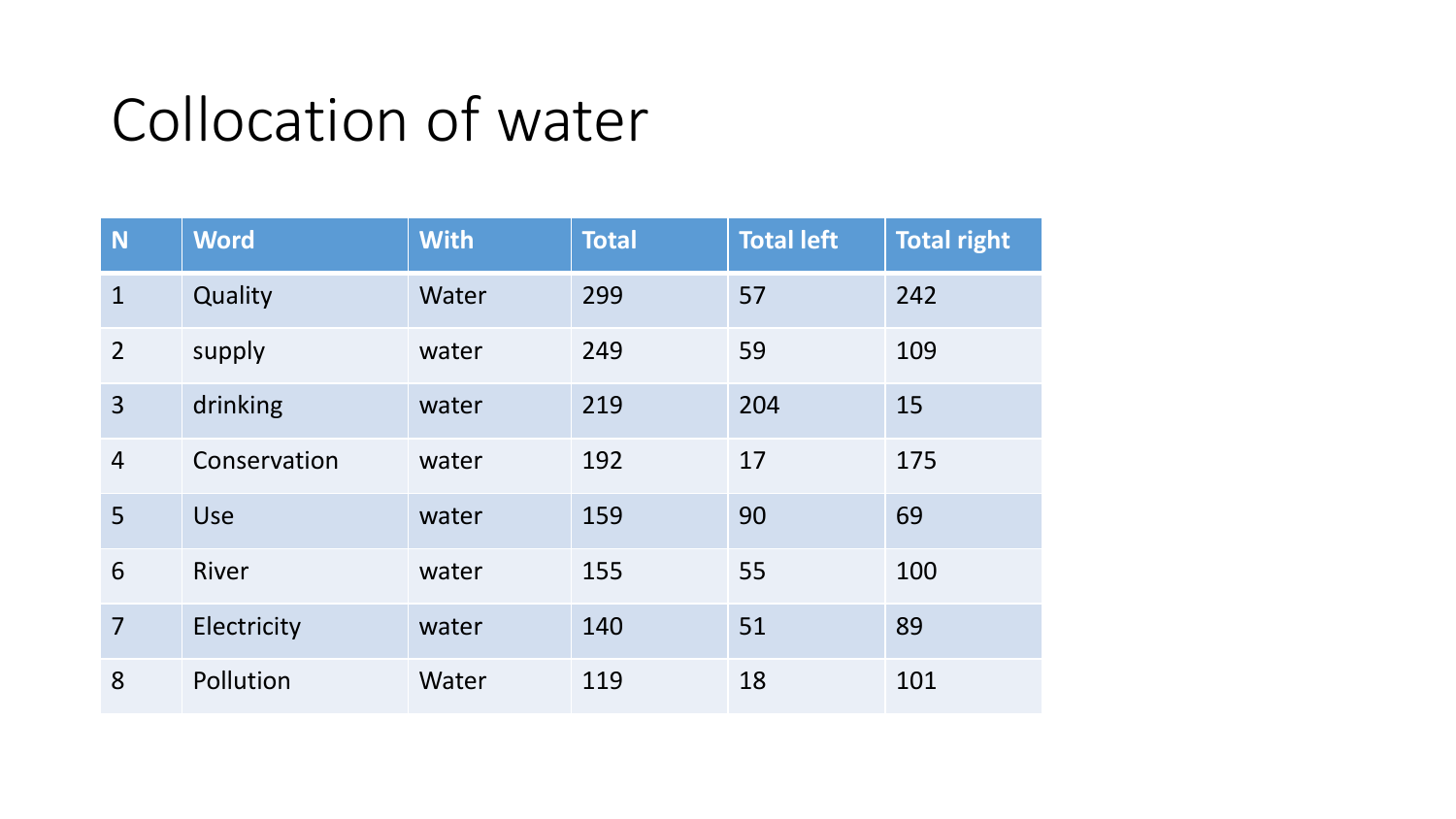#### Everyday water consumption

1. Using 'water consumption' as the key term to do concordance analysis, words such 'reduce', 'decrease' and 'efficient' frequently show up in media discourse of water.

2. The results imply that the general public has become the major subject to respond the water problem in the media discourse.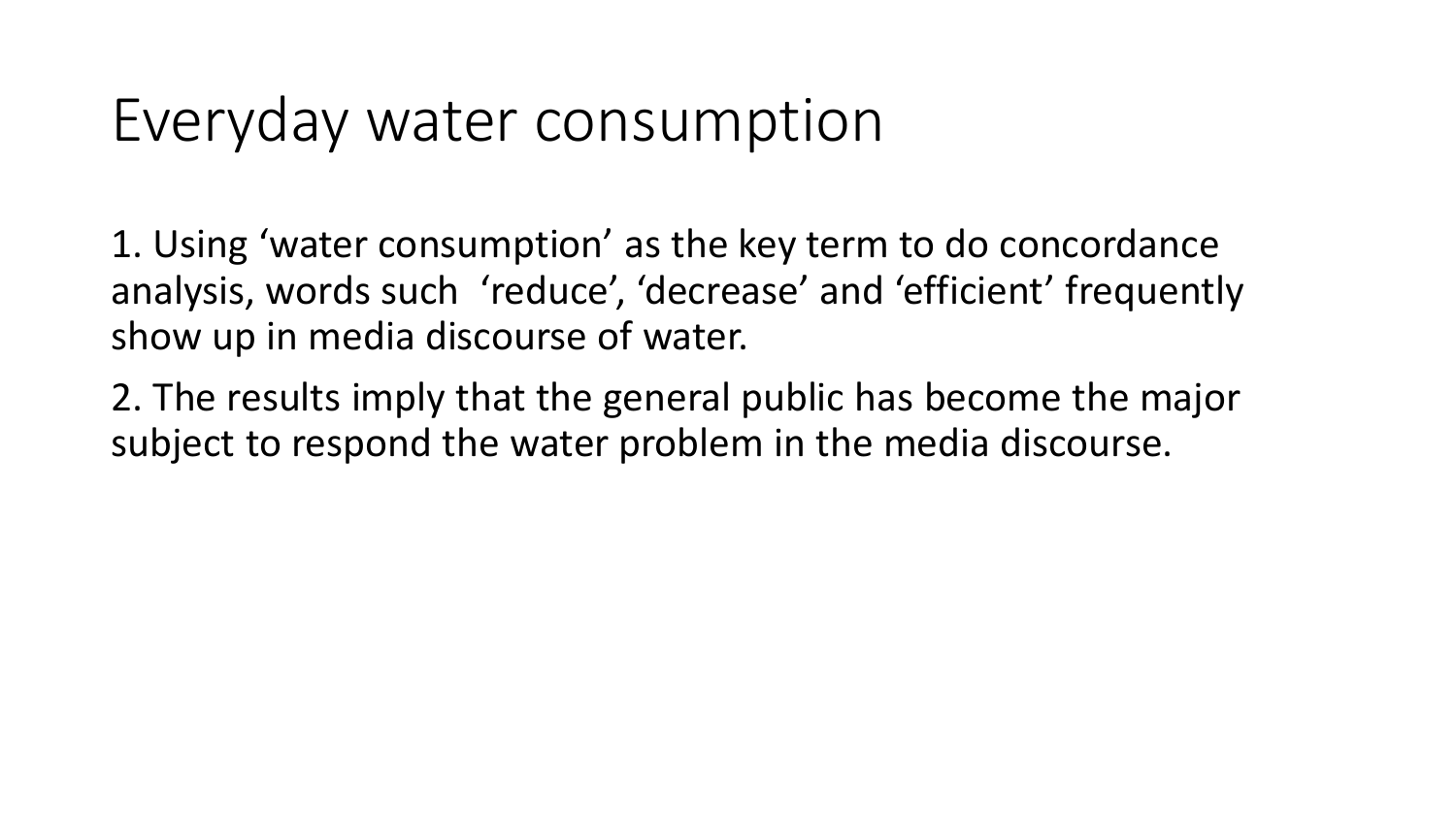#### Concordance of daily water consumption

office in May 2008. That year, his administration set a water consumption ceiling to help stave off droughts. Ma has The company aimed to reduce per capita daily water consumption to 250 liters from the 259 liters recorded shortages. They include encouraging people to reduce daily water consumption, introducing water rationing measures for The agency said it hoped to decrease personal daily water consumption to about 250 liters. WRA studies have show opportunity for people to adjust their habits to minimize water consumption, the premier said. In related news, WRA that the government's policy was to decrease personal water consumption, which has remained steady for the past a water consumption with the aim of limiting each person's water consumption to 250 liters per day. water-saving products to encourage people to reduce their water consumption. President Ma Ying-jeou has been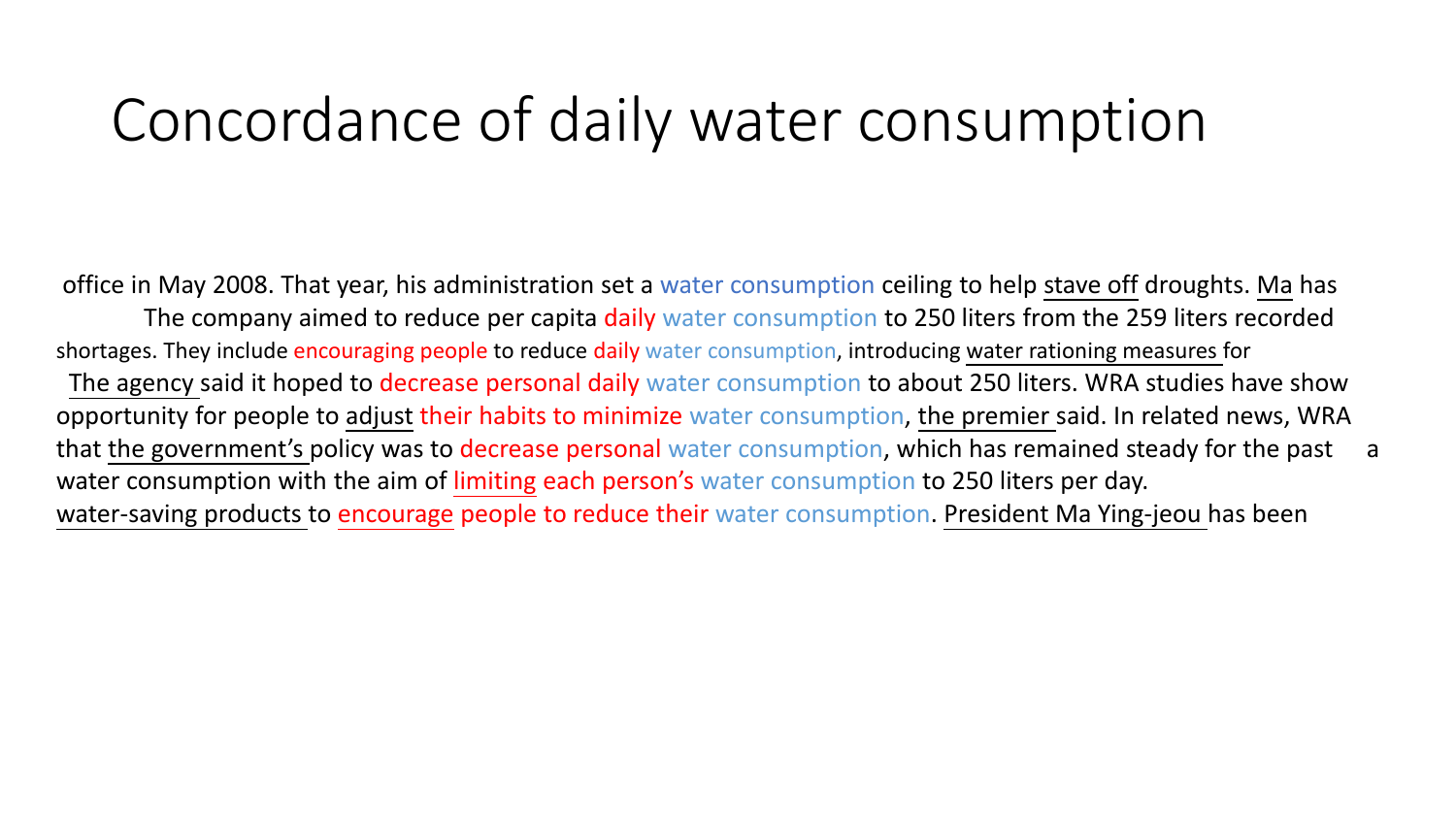#### Climate change and water problems

Climate change has become the major reason for water problem and this also been attributed as the mission by the government.

> The government may have to deal with more water shortages as Taiwan's climate has become "bipolar," (Taipei Times, 2011-04-14)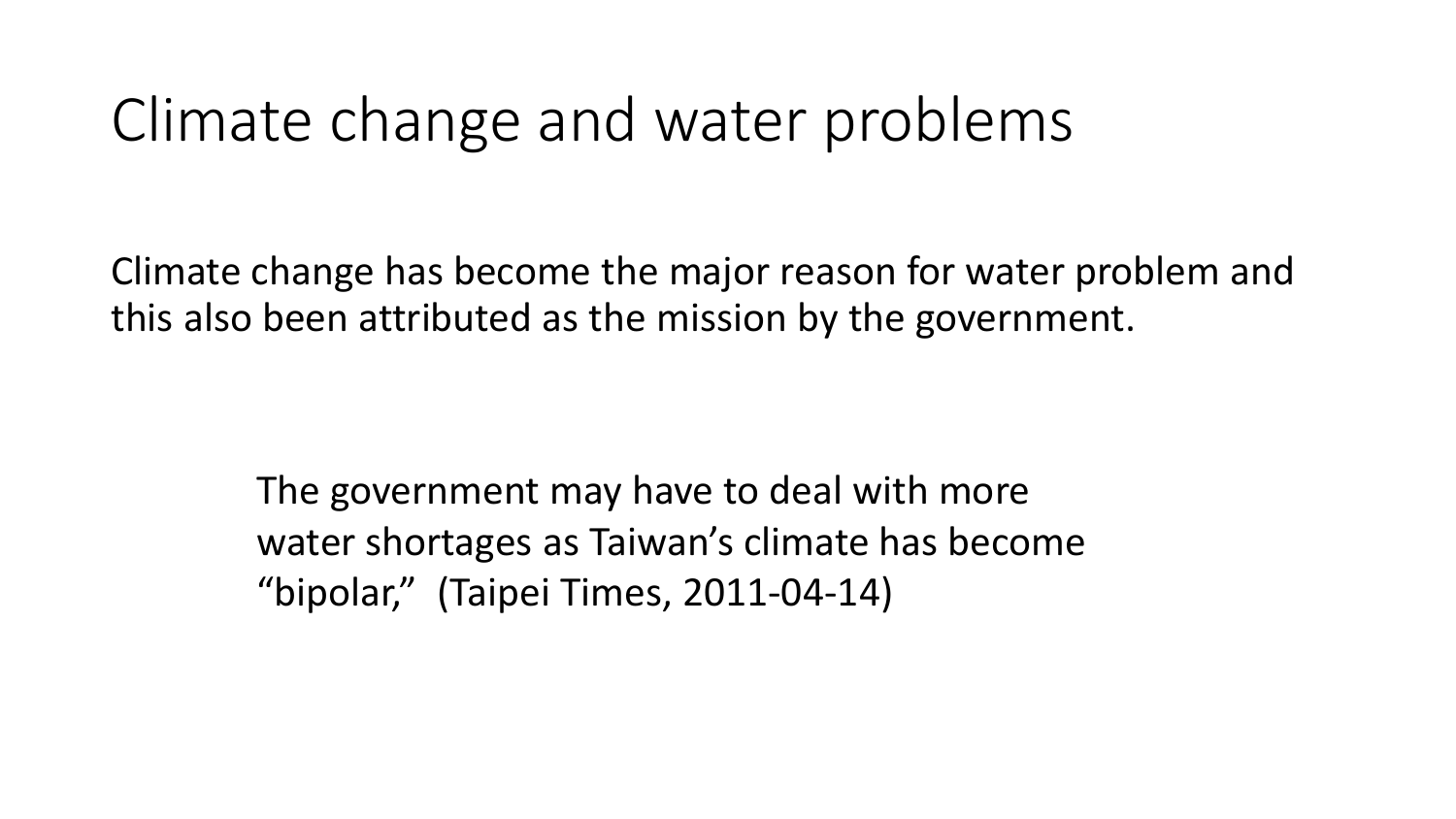### Concordance of water risk

7 lease of polluted water in the area constituted a risk to health and safety, the court said. It also 34 would put nearly all reservoir catchment areas at risk of pollution. According to the Soil and Water 39 o a precarious situation, with water resources at risk. The nation has reached a crossroads in which 79 More areas face risk of water rationing: official 176 tement on its Web site that there was no imminent risk of a water shortage as supplies would increase 248 said it was pumping away the water to reduce the risk of flooding and potential tank leaks mixing w 254 the problem, the public should be aware of the risk of water shortages. Global climate change has